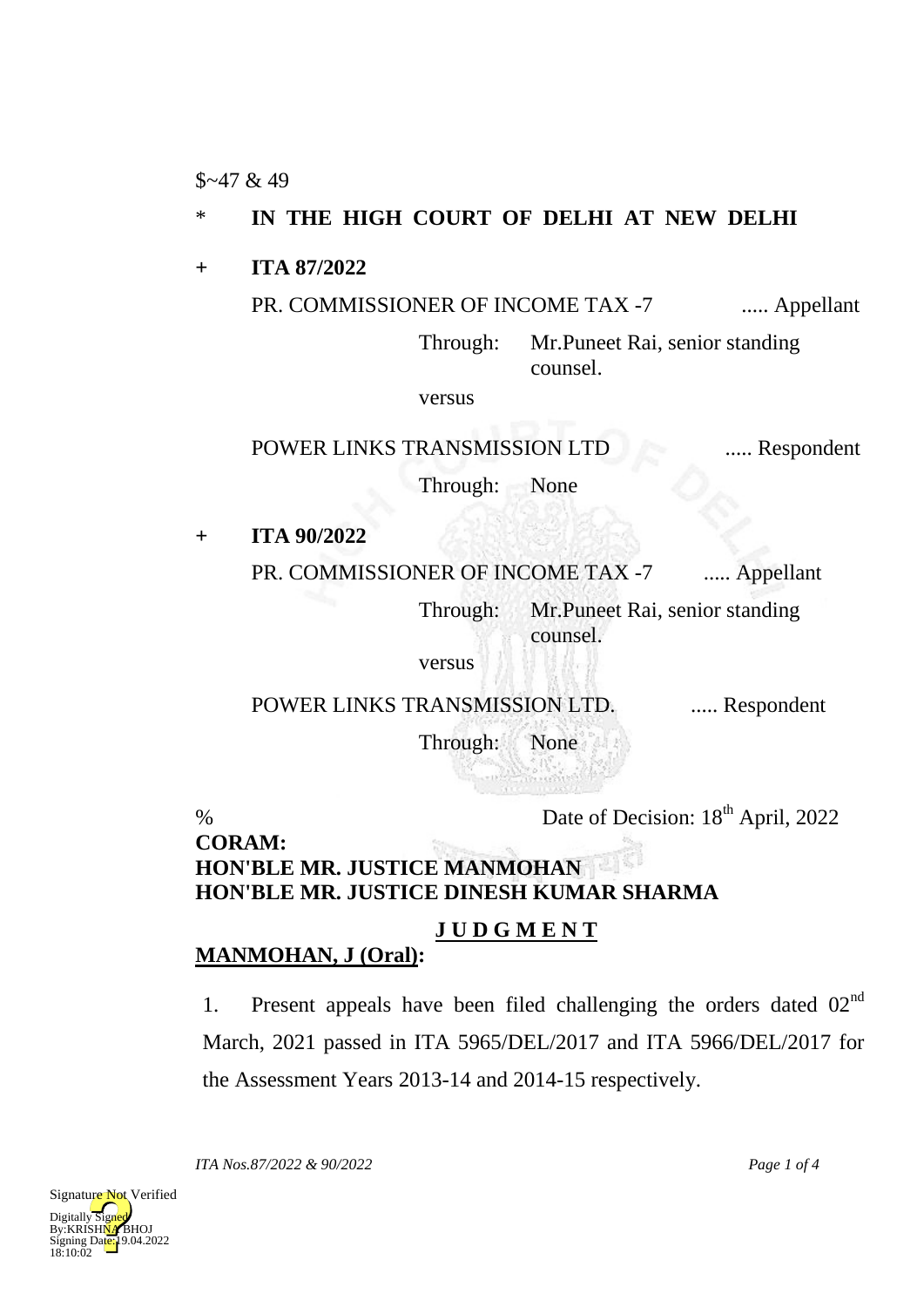2. Learned counsel for the Appellant-Revenue states that the ITAT has erred in deleting the addition of Rs.5,64,73,054/- made by the Assessing Officer under Section 36(1)(iii) of the Income Tax Act, 1961 (hereinafter referred to as the 'Act') on account of disallowance of interest expenditure. He states that the ITAT has failed to appreciate that the assessing company had used the borrowed funds for non-business purposes. He states that the Company earned interest income at an average rate of 7.6% while on loans the assessee company paid interest at an average rate of 12.1%. He contends that liability on account of interest could have been reduced by 4.5%, in case the amount kept as FDRs had been utilised in making early repayment of the loans. He emphasises that the assessee company is neither into the business of investment nor in securities. Therefore, according to him, the Assessing Officer had correctly invoked Section 36(1)(iii) of the Act and disallowed the proportionate interest expenditure which was not utilized for business purposes.

3. Learned counsel for the Appellant further states that the ITAT has dismissed the appeals on basis of the Assessee's own case for the Assessment Years 2007-08, 2010-11 & 2012-13. He submits that it is a settled principle that in matters pertaining to tax there is no issue of *res judicata* because each year's assessment is final only for that particular financial/assessment year and does not govern later years.

4. A perusal of the paper book reveals that the issue in dispute in both the present appeals is covered by the decisions passed by co-ordinate Benches of the ITAT in ITA No.1809/Del/2016 for the Assessment Year 2012-13 dated  $8^{th}$  February, 2019 and in ITA No.3869 & 3870/Del/2014 dated 21<sup>st</sup> December, 2018 for the Assessment Years 2007-08 and 2010-11

*ITA Nos.87/2022 & 90/2022 Page 2 of 4*

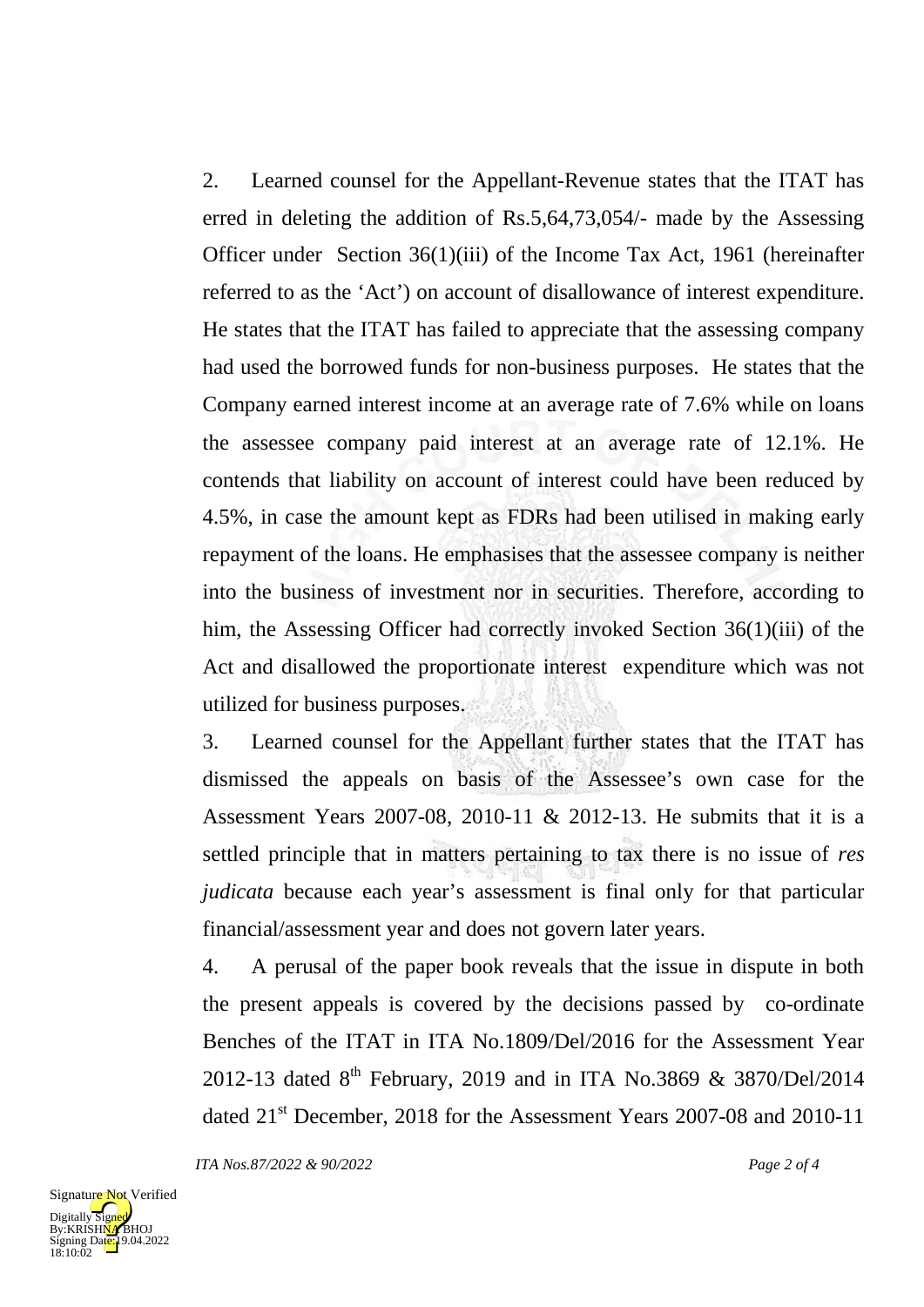respectively. In fact, the Tribunal while dealing with previous assessment years in the assessee's own case has held that due to contractual restrictions and liquidation damages/pre-payment charges, it was neither prudent for the assessee to divert any part of borrowed funds for non-business purposes nor was it prudent to make pre-payment of loan even if the assessee had its own interest free funds.

5. It is an admitted position that the facts and circumstances in the present appeals (for the Assessment Years 2013-14 and 2014-15) are similar to the facts and circumstances for the Assessment Years 2007-08, 2010-11 and 2012-13 to which the aforesaid orders dated  $21<sup>st</sup>$  December,  $2018$  and  $08<sup>th</sup>$  February, 2019 pertain. It is pertinent to mention that no appeal has been filed under Section 260A of the Act till date challenging the orders dated  $21<sup>st</sup>$  December, 2018 and 08<sup>th</sup> February, 2019.

6. Undoubtedly, the principles of *res-judicata* and *estoppel* are not applicable in taxation matters. However, it has been held that a departure from a finding during the past years would result in a contradictory finding. *(See: Commissioner of Income Tax vs. Sridev Enterprises (1991) 192 ITR 165)*. In fact, in *Commissioner of Income Tax vs Excel Industries Ltd (2014) 13 SCC 457*, the Court had observed that it was not appropriate to allow reconsideration of an issue for a subsequent assessment year if the same "fundamental aspect" permeates in different assessment years.

7. The Supreme Court in *Principal Commissioner of Income Tax, New Delhi vs. Maruti Suzuki India Ltd. [2019] 107 taxmann.com 375 (SC)* has emphasized the importance of promoting the '*principle of consistency and certainty*' in tax matters. The Apex Court has held "*There is a value which the court must abide by in promoting the interest of certainty in tax*

*ITA Nos.87/2022 & 90/2022 Page 3 of 4*